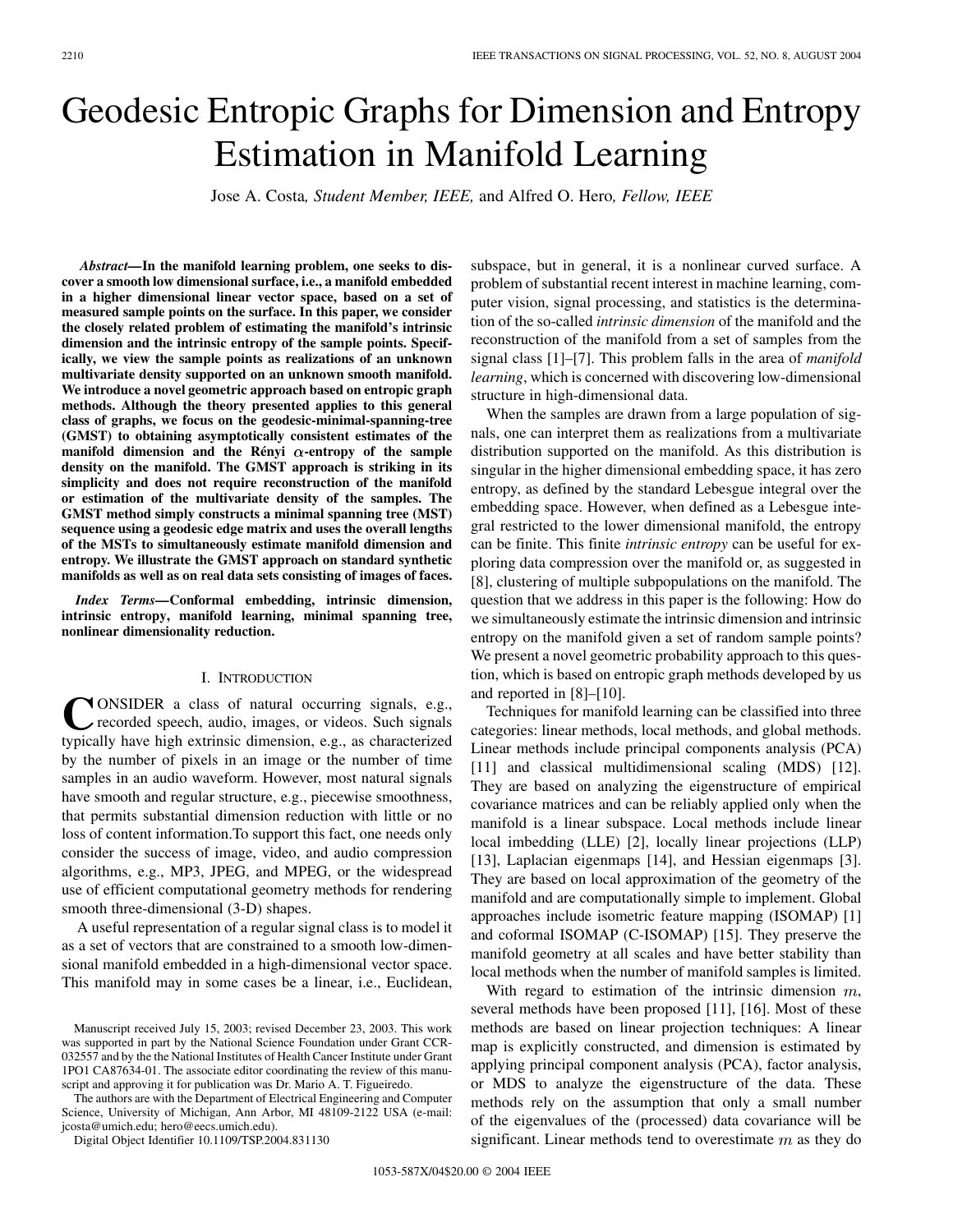not account for nonlinearities in the data. Both nonlinear PCA [\[4](#page-10-0)] methods and the ISOMAP circumvent this problem, but they still rely on possibly unreliable and costly eigenstructure estimates. Other methods have been proposed based on local geometric techniques, e.g., estimation of local neighborhoods [\[6](#page-10-0)] or fractal dimension [\[17](#page-10-0)] and estimating packing numbers [\[5](#page-10-0)] of the manifold.

We propose a geodesic-minimal-spanning-tree (GMST) method that jointly estimates both the intrinsic dimension and intrinsic entropy on the manifold. The method is implemented as follows. First, a complete geodesic graph between all pairs of data samples is constructed, as in ISOMAP or C-ISOMAP. Then, a minimal spanning graph (the GMST) is obtained by pruning the complete geodesic graph down to a subgraph that still connects all points but has minimum total geodesic length. The intrinsic dimension and intrinsic  $\alpha$  entropy are then estimated from the GMST length functional using a simple linear least squares (LLS) and method-of-moments (MOM) procedure.

The GMST method falls in the category of global approaches to manifold learning, but it differs significantly from the aforementioned methods. First, it has a different scope. Indeed, unlike ISOMAP and C-ISOMAP, the GMST method provides a statistically consistent estimate of the intrinsic entropy in addition to the intrinsic dimension of the manifold. To the best of our knowledge, no other such technique has been proposed for learning manifold dimension. Second, unlike local methods that work on chunks of data in local neighborhoods, GMST works on resampled data distributed over the global data set. Third, the GMST method is simple and elegant: It estimates intrinsic entropy and dimension by detecting the rate of increase of a graph as a function of the number of its resampled vertices.

The aims of this paper are limited to introducing GMST as a novel method for estimating manifold dimension and entropy of the samples. As in work of others on dimension estimation [\[5](#page-10-0)], [\[17](#page-10-0)], here, we do not consider the issue of reconstruction of the complete manifold. Similarly to these authors, we believe that dimension estimation and entropy estimation for nonlinear data are of interest in their own right. We also do not consider the effect of additive noise or outliers on the performance of GMST. Finally, the consistency results of GMST reported here are limited to domain manifolds defined by some smooth unknown mapping. The extension of GMST methodology to general target manifolds, e.g., those defined by implicit level set embeddings [\[18](#page-10-0)], [\[19](#page-10-0)], is a worthwhile topic for future investigation.

What follows is a brief outline of the paper. We review some necessary background on the mathematics of domain manifolds in Section II. In Section III, we review the asymptotic theory of entropic graphs and obtain several new results required for their extension to embedded manifolds. In Section IV, we define the general GMST algorithm. Finally, in Section V, we test the GMST algorithm on standard synthetic manifolds and on a real data set consisting of human faces from different subjects.

#### II. GEOMETRIC BACKGROUND

#### *A. Three-Dimensional Example*

To illustrate ideas, consider a two-dimensional (2-D) surface embedded in 3-D Euclidean space called the embedding space. Let  $\{\boldsymbol{x}_1, \boldsymbol{x}_2, \ldots\} \subset U \subseteq \mathbb{R}^2$  be a set of points (samples) in a subset  $U$  of the plane. Naturally, the shortest path between any pair  $(x_i, x_j)$  of these points is given by the straight line in  $\mathbb{R}^2$  connecting them, with corresponding distance given by its Euclidean  $(L_2)$  length  $|\mathbf{x}_i - \mathbf{x}_j|$ . Now, let U be used as a parameterization space to describe a curved surface in  $\mathbb{R}^3$  via a mapping  $\varphi : U \to \mathbb{R}^3$ . Surfaces  $\mathcal{M} = \varphi(U)$  defined in this explicit manner are called domain or parameterized manifolds, and they inherit the topological dimension, which is equal to 2 in this case, of the parameterization space. When  $\varphi$  is nonlinear, the shortest path on M between points  $y_i = \varphi(x_i)$  and  $y_i = \varphi(x_i)$  is a curve on the surface called the geodesic curve. In this paper, we will primarily consider domain manifolds defined by conformal mappings  $\varphi$ . Such conformal embeddings have the property that the angles between tangent vectors to the surface are identical to angles between corresponding vectors in the parameterization space, possibly up to a smoothly varying local scale factor. This property guarantees that regardless of how the mapping  $\varphi$  "deforms" U onto M, the geodesic distances in  $M$  are closely related to the Euclidean distances in  $U$ . When this smooth surface representation holds, there exist algorithms, e.g., ISOMAP and C-ISOMAP [\[1](#page-10-0)], [[15\]](#page-10-0), which can be used to estimate the Euclidean distances between points in  $U$ from estimates of the geodesic distances between points in  $M$ . If a certain type of minimal spanning graph is constructed using these estimates, well-established results in geometrical probability [[8\]](#page-10-0), [[20\]](#page-10-0) allow us to develop simple estimates of both entropy and dimension of the points distributed on the surface.

# *B. Differential Geometry Setting*

In the following, we recall some facts from differential geometry needed to formalize and generalize the ideas just described. We will consider smooth manifolds embedded in  $\mathbb{R}^d$ . For the general theory, we refer the reader to any standard book in differential geometry (for example,  $[21]$  $[21]$ – $[23]$  $[23]$ ). An  $m$ -dimensional *smooth manifold*  $M \subseteq \mathbb{R}^d$  is a set such that each of its points has a neighborhood that can be parameterized by an open set of  $\mathbb{R}^m$  through a local change of coordinates. Intuitively, this means that although M is a (hyper) surface in  $\mathbb{R}^d$ , it can be locally identified with  $\mathbb{R}^m$ .

Let  $\varphi : \Omega \mapsto M$  be a mapping between two manifolds  $\Omega$ , M. Let  $\gamma$  be a curve in  $\Omega$ . The *tangent map*  $d\varphi_x$  assigns each tangent vector  $v$  to  $\Omega$  at point  $x$  and the tangent vector  $d\varphi_x v$  to M at point  $\varphi(\mathbf{x})$  such that if  $\mathbf{v}$  is the initial velocity of  $\gamma$  in  $\Omega$ , then  $d\varphi_{\mathbf{x}}v$  is the initial velocity of the curve  $\varphi(\gamma)$  in M. For example, if  $x \in U \subseteq \Omega \subseteq \mathbb{R}^m$ , where U is an open set of  $\mathbb{R}^m$ , then  $d\varphi_{\bm{x}}\bm{v} = J_{\varphi}(\bm{x})\bm{v}$ , where  $J_{\varphi} = [\partial \varphi_i/\partial x_j], i = 1, ..., d$ ,  $j = 1, \dots, m$  is the Jacobian matrix associated with  $\varphi$  at point  $x \in \Omega$ .

The *length* of a smooth curve  $\Gamma : [0,1] \rightarrow \mathcal{M}$  is defined as  $\ell(\Gamma) = \int_0^1 |(d/dt)\Gamma(t)|dt$ . The *geodesic distance* between points  $y_0, y_1 \in \mathcal{M}$  is the length of the shortest (piecewise) smooth curve between the two points

$$
d_{\mathcal{M}}(\mathbf{y}_0, \mathbf{y}_1) = \inf_{\Gamma} \{ \ell(\Gamma) : \Gamma(0) = \mathbf{y}_0, \Gamma(1) = \mathbf{y}_1 \}.
$$

We can now define the following types of embeddings.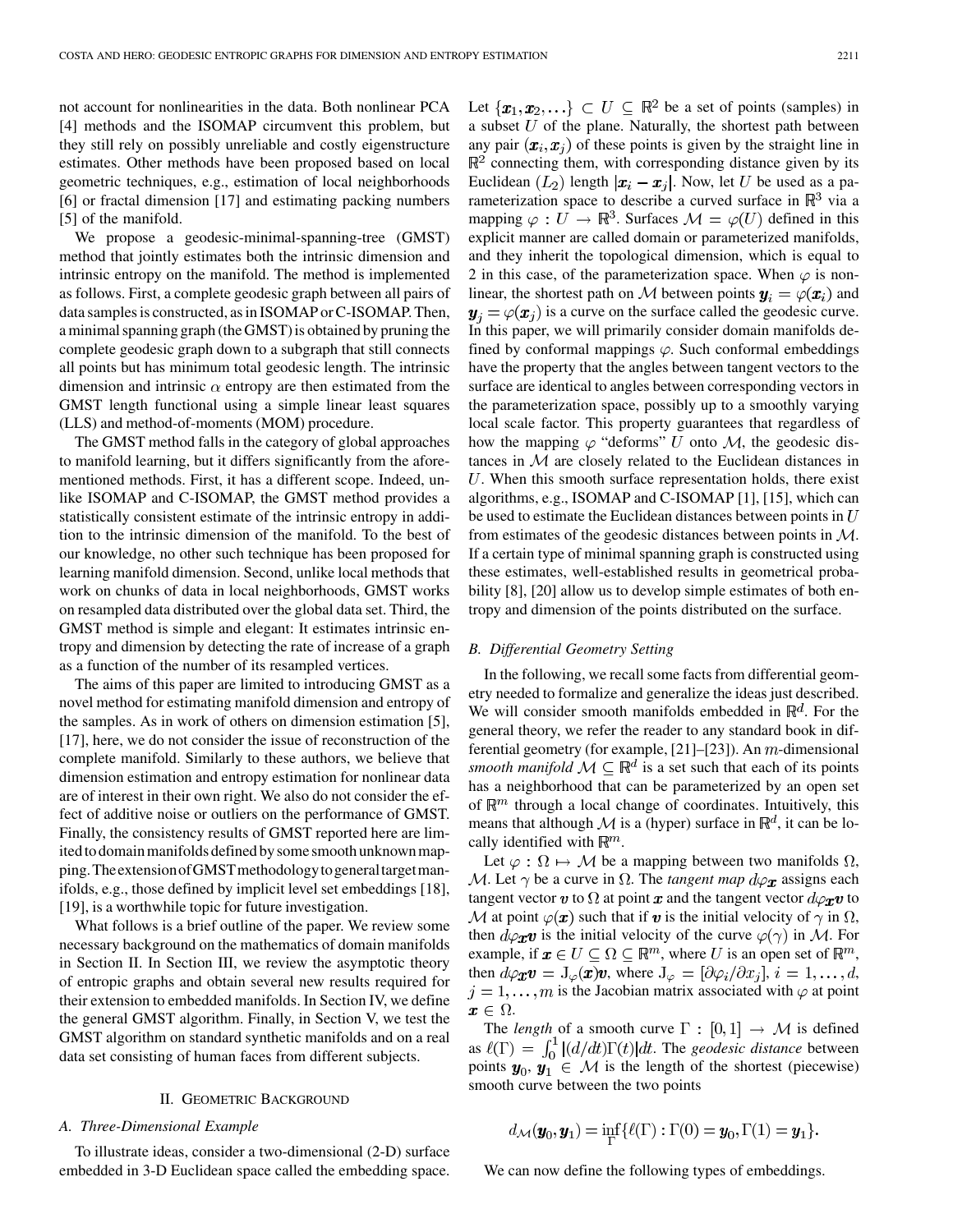*Definition 1:*  $\varphi$  :  $\Omega \mapsto M$  is called a conformal mapping if  $\varphi$  is a diffeomorphism (i.e.,  $\varphi$  is differentiable, bijective with differentiable inverse  $\varphi^{-1}$ ) and, at each point  $x \in \Omega$ ,  $\varphi$  preserves the angles between tangent vectors, i.e.,

$$
\left(d\varphi_{\boldsymbol{x}}\boldsymbol{v}\right)^{T}\left(d\varphi_{\boldsymbol{x}}\boldsymbol{w}\right)=c(\boldsymbol{x})\boldsymbol{v}^{T}\boldsymbol{w}\tag{1}
$$

for all vectors v and w that are tangent to  $\Omega$  at x, and  $c(x) > 0$ is a scaling factor that varies smoothly with x. If for all  $x \in \Omega$ ,  $c(\mathbf{x}) = 1$ , then  $\varphi$  is said to be a (global) isometry. In this case, the length of tangent vectors is also preserved in addition to the angles between them.

If there is an open set  $U \subseteq \Omega \subseteq \mathbb{R}^m$  [\[21](#page-10-0)], then the diffeomorphism  $\varphi$  is a conformal mapping iff  $J_{\varphi}(\boldsymbol{x})^T J_{\varphi}(\boldsymbol{x}) = c(\boldsymbol{x}) I_m$ , where  $I_m$  is the  $m \times m$  identity matrix. In this case, the geodesic distance in  $M$  can be computed as follows. Any smooth curve  $\Gamma : [0,1] \mapsto \mathcal{M}$  can be represented as  $\Gamma(t) = \varphi(\gamma(t))$ , where  $\gamma : [0,1] \mapsto \Omega$  is a smooth curve in  $\mathbb{R}^m$ . Then, the length  $\ell(\Gamma)$ of the curve  $\Gamma$  is given by

$$
\ell(\Gamma) = \int_0^1 \left| \frac{d}{dt} \varphi(\gamma(t)) \right| dt = \int_0^1 |J_\varphi(\gamma(t))\dot{\gamma}(t)| dt
$$
  
= 
$$
\int_0^1 \sqrt{c(\gamma(t))} |\dot{\gamma}(t)| dt.
$$

As in  $\mathbb{R}^m$ , the shortest path between any two points is given by the straight line that connects them, and  $\gamma(t) = x_0 + t(x_1 - x_0)$ minimizes  $\int_0^1 |\dot{\gamma}(t)| dt$  over all smooth curves with start and end points at  $x_0$  and  $x_1$ , respectively. Therefore, if  $c(x)$  is constant, i.e.,  $c(x) = c$  for all  $x \in \Omega$ , the geodesic distance between  $y_0 = \varphi(x_0)$  and  $y_1 = \varphi(x_1)$  is

$$
d_{\mathcal{M}}(\varphi(\boldsymbol{x}_0), \varphi(\boldsymbol{x}_1)) = \sqrt{c}|\boldsymbol{x}_0 - \boldsymbol{x}_1|.
$$
 (2)

When  $c = 1$ , i.e.,  $\varphi$  is an isometry, the geodesic distance in M and the Euclidean distance in the parameterization space  $\mathbb{R}^m$ are the same. If  $c > 1$  ( $c < 1$ ), there is a global expansion (contraction) in the distances between points.

It is evident from the above discussion that geodesic distances carry strong information about a nonlinear domain manifold such as  $M$ . However, their computation requires the knowledge of the analytical form of M via  $\varphi$  and its Jacobian. Our goal is to learn the entropy of nonlinear data on a domain manifold together with its intrinsic dimension, given only the data set  $\mathcal{Y}_n$  of *n* samples in the embedding space  $\mathbb{R}^d$ , and without knowledge of its embedding function  $\varphi$ .

# III. ENTROPIC GRAPH ESTIMATORS ON EMBEDDED MANIFOLDS

Let  $\mathcal{Y}_n = \{Y_1, \ldots, Y_n\}$  be *n* independent identically distributed (i.i.d.) random vectors in a compact subset of  $\mathbb{R}^d$ , with multivariate Lebesgue density  $f$ , which we will also call random vertices. Define the distance matrix D as the  $n \times n$  matrix of edge weights (w.r.t. a specified metric). A spanning graph  $T$ over  $\mathcal{Y}_n$  is defined as the pair  $\{V, E\}$ , where  $V = \mathcal{Y}_n$ , and E is a subset of all graph edges connecting pairs of vertices in  $V$ , with weights given by  $D$ . When  $D$  is computed from pairwise Euclidean distances,  $T$  is called a Euclidean spanning graph.

It has long been known [[24\]](#page-10-0) that, when suitably normalized, the sum of the edge weights of certain minimal Euclidean spanning graphs T over  $\mathcal{Y}_n$  converges with probability 1 (w.p. 1) to the limit  $\beta_d \int_{\mathbb{R}^d} f^{\alpha}(\mathbf{y}) d\mathbf{y}$ , where the integral is interpreted in the sense of Lebesgue,  $\alpha \in (0,1)$  and  $\beta_d > 0$ . This a.s. limit is the integral factor  $\int f^{\alpha}$  in what we will call the *extrinsic* Rényi  $\alpha$ -entropy of the multivariate Lebesgue density  $f$ :

$$
H_{\alpha}^{\mathbb{R}^d}(f) = \frac{1}{1-\alpha} \log \int_{\mathbb{R}^d} f^{\alpha}(\mathbf{y}) d\mathbf{y}.
$$
 (3)

In the limit, when  $\alpha \rightarrow 1$ , we obtain the usual Shannon entropy  $-\int_{\mathbb{R}^d} f(\mathbf{y}) \log f(\mathbf{y}) d\mathbf{y}$ . Graph constructions that converge to the integral in the limit (3) were called continuous quasiadditive (Euclidean) graphs in [\[20](#page-10-0)] and entropic (Euclidean) graphs in [\[8\]](#page-10-0). See the monographs by Steele [\[25](#page-10-0)] and Yukich [\[20](#page-10-0)] for an excellent introduction to the theory of such random Euclidean graphs. Relevant details for these results are given in Section III-A.

The  $\alpha$ -entropy has proved to be an important quantity in signal processing, where its applications range from vector quantization [[26\]](#page-10-0), [[27\]](#page-10-0) to pattern matching [\[28](#page-10-0)] and image registration [\[8](#page-10-0)], [\[29](#page-10-0)]. The  $\alpha$ -entropy parameterizes the Chernoff exponent governing the minimum probability of error [[30\]](#page-10-0), making it an important quantity in detection and classification problems. Like the Shannon entropy, the  $\alpha$ -entropy also has an operational characterization in terms of source coding rates. In [[31\]](#page-10-0), it was shown that the  $\alpha$ -entropy of a source determines the achievable block-code rates in the sense that the probability of block decoding error converges to zero at an exponential rate with rate constant  $H_{\alpha}^{\mathbb{R}^d}(f)$ .

# *A. Beardwood–Halton–Hammersley Theorem in*

Let  $\mathcal{Y}_n = \{Y_1, \dots, Y_n\}$  be a set of points in  $\mathbb{R}^d$ . A minimal Euclidean graph spanning  $\mathcal{Y}_n$  is defined as the graph spanning  $\mathcal{Y}_n$  having minimal overall length

$$
L^{\mathbb{R}^d}_{\gamma}(\mathcal{Y}_n) = \min_{T \in \mathcal{T}} \sum_{e \in T} |e|^{\gamma}.
$$
 (4)

Here, the sum is over all edges  $e$  (e.g.,  $e = Y_i - Y_j$ ,  $i \neq j$ ) in the graph T, |e| is the Euclidean length of e, and  $\gamma \in (0, d)$  is called the *edge exponent* or *power-weighting constant*. For example, when  $\mathcal T$  is the set of spanning trees over  $\mathcal Y_n$ , one obtains the MST. A minimal Euclidean graph is continuous quasiadditive when it satisfies several technical conditions specified in [[20\]](#page-10-0) (also see [\[9](#page-10-0)]). Continuous quasiadditive Euclidean graphs include the minimal spanning tree (MST), the  $k$ -nearest neighbors graph  $(k\text{-}NNG)$ , the minimal matching graph (MMG), the traveling salesman problem (TSP), and their power-weighted variants. While all of the results in this paper apply to this larger class of minimal graphs, we specialize to the MST for concreteness.

A remarkable result in geometric probability was established by Beardwood, Halton, and Hammersley (BHH) [\[24](#page-10-0)].

*BHH Theorem* [[20\]](#page-10-0), [\[25](#page-10-0)]: Let  $\mathcal{Y}_n$  be an i.i.d. set of random variables taking values in a compact subset of  $\mathbb{R}^d$  having common probability distribution  $P$ . Let this distribution have the decomposition  $P = F + Q$ , where F is the Lebesgue continuous component, and  $Q$  is the singular component. The Lebesgue continuous component has a Lebesgue density (no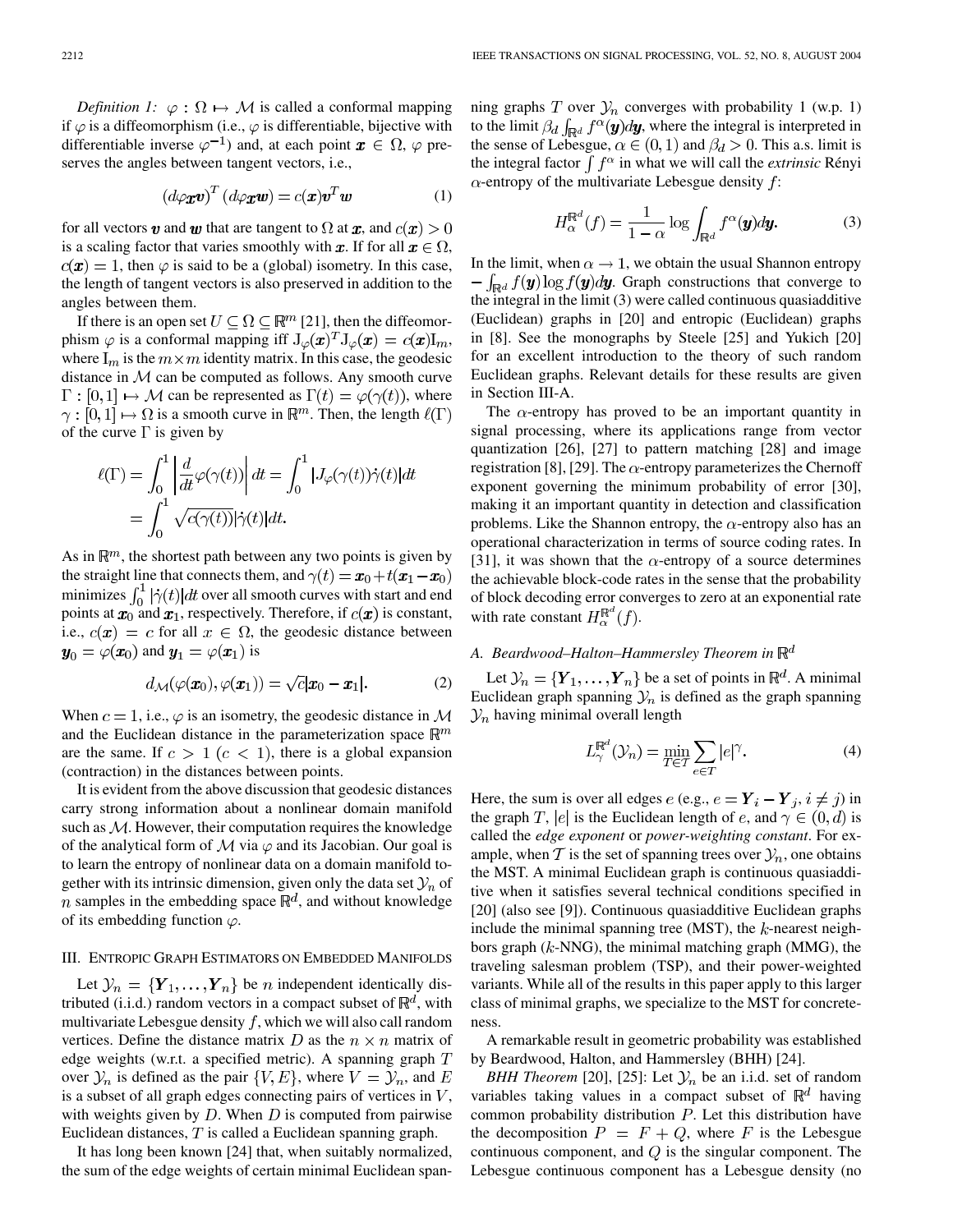singular component) denoted  $f(x), x \in \mathbb{R}^d$ . Let  $L^{\mathbb{R}^d}(\mathcal{Y}_n)$  be the length of the MST spanning  $\mathcal{Y}_n$ , and assume that  $d \geq 2$  and that  $0 < \gamma < d$ . Then, w.p. 1

$$
\lim_{n \to \infty} \frac{L_{\gamma}^{\mathbb{R}^{d}}(\mathcal{Y}_{n})}{n^{\alpha}} = \beta_{d} \int_{\mathbb{R}^{d}} f^{\alpha}(\mathbf{y}) d\mathbf{y}
$$
(5)

where  $\alpha = (d-\gamma)/d$ , and  $\beta_d$  is a constant not depending on the distribution P. Furthermore, the mean length  $E[L_{\gamma}^{\mathbb{R}^d}(\mathcal{Y}_n)]/n^{\alpha}$ converges to the same limit.

The limit on the right side of (5) in the BHH theorem is zero when the distribution  $P$  has no Lebesgue continuous component, i.e., when  $F \equiv 0$ . On the other hand, when P has no singular component, i.e.,  $Q \equiv 0$ , a consequence of the BHH Theorem is that

$$
\hat{H}_{\alpha}^{\mathbb{R}^d}(\mathcal{Y}_n) \stackrel{\text{def}}{=} \frac{d}{\gamma} \left[ \log \frac{L_{\gamma}^{\mathbb{R}^d}(\mathcal{Y}_n)}{n^{(d-\gamma)/d}} - \log \beta_d \right] \tag{6}
$$

is an asymptotically unbiased and strongly consistent estimator of the extrinsic  $\alpha$ -entropy  $H_{\alpha}^{\mathbb{R}^d}(f)$  defined in (3). For a discussion about the role of the constant  $\beta_d$  in the proposed estimators, see Section IV.

## *B. Generalization of BHH Theorem to Embedded Manifolds*

If the vertices  $\mathcal{Y}_n$  are constrained to lie on a smooth compact m-dimensional manifold  $\mathcal{M} \subset \mathbb{R}^d$ , the distribution of  $Y_i$  is singular with respect to Lebesgue measure  $F \equiv 0$  and, as previously mentioned, the limit (5) in the BHH Theorem is zero. However, as shown below, if  $M$  is defined by an isometric embedding from the parameterization space  $\mathbb{R}^m$ , if  $Y_i$  has a density  $f$  on  $M$ , and if the geodesic estimation step of ISOMAP is used to approximate geodesic distances, then the length of an MST constructed from the geodesic edge lengths can be made to converge, after suitable normalization and transformation, to the *intrinsic*  $\alpha$ -entropy  $H_{\alpha}^{\mathcal{M}}(f)$  on  $\mathcal{M}$ , which is defined by

$$
H_{\alpha}^{\mathcal{M}}(f) = \frac{m}{\gamma} \log \int_{\mathcal{M}} f^{\alpha}(\mathbf{y}) \mu_{\mathcal{M}}(d\mathbf{y}) \tag{7}
$$

where  $\mu_{\mathcal{M}}(d\mathbf{y})$  denotes the differential volume element over  $\mathcal{M}.$ 

More generally, assume that M is embedded in  $\mathbb{R}^d$  through the diffeomorphism  $\varphi$ . As  $\mathbf{X}_i = \varphi^{-1}(\mathbf{Y}_i)$  lives in  $\mathbb{R}^m$ , let T be the Euclidean minimal graph spanning  $\mathcal{X}_n$  and having length function  $L^{\mathbb{R}^m}_{\gamma}(\mathcal{X}_n) = L^{\mathbb{R}^m}_{\gamma}(\varphi^{-1}(\mathcal{Y}_n))$  according to (4). We have the following extension of the BHH Theorem.

*Theorem 1:* Let  $M$  be a smooth compact  $m$ -dimensional manifold embedded in  $\mathbb{R}^d$  through the diffeomorphism  $\varphi : \Omega \mapsto$  $\mathcal{M}, \Omega \subset \mathbb{R}^m$ . Assume  $2 \leq m \leq d$  and  $0 < \gamma < m$ . Suppose that  $Y_1, Y_2, \ldots$  are i.i.d. random vectors on M having common density f with respect to Lebesgue measure  $\mu_{\mathcal{M}}$  on M. Then, the length functional  $L^{\mathbb{R}^m}_\gamma(\varphi^{-1}(\mathcal{Y}_n))$  of the MST spanning  $\varphi^{-1}(\mathcal{Y}_n)$  satisfies (8), shown at the bottom of the page, w.p. 1, where  $\alpha = (m - \gamma)/m$ . Furthermore, the mean converges to the same limit.

*Proof:* This theorem is a simple consequence of (5) in the BHH Theorem and properties of integrals over manifolds. By the BHH Theorem, w.p. 1

$$
L^{\mathbb{R}^m}_{\gamma}(\mathcal{X}_n) = n^{(m-\gamma)/m} \beta_m \int_{\mathbb{R}^m} f_X^{\alpha}(\boldsymbol{x}) d\boldsymbol{x} + o(n^{(m-\gamma)/m}) \tag{9}
$$

where  $f_X$  is the density of  $\mathbf{X}_i = \varphi^{-1}(\mathbf{Y}_i)$ . Therefore, the limits claimed in (8) for  $d' < m$  and  $d' > m$  are obvious. For  $d' = m$ , (9) implies

$$
\lim_{n \to \infty} \frac{L^{\mathbb{R}^m}_\gamma(\mathcal{X}_n)}{n^{(m-\gamma)/m}} = \beta_m \int_{\mathbb{R}^m} f_X^{\alpha}(\boldsymbol{x}) d\boldsymbol{x} \tag{10}
$$

and it remains to be shown that this limit is identical to the limit asserted in (8).

For an integrable function  $F$  defined on a domain manifold M defined by the diffeomorphism  $\varphi : \mathbb{R}^m \mapsto \mathcal{M}$ , the integral of F over M satisfies the relation [[22\]](#page-10-0)

$$
\int_{\mathcal{M}} F(\mathbf{y}) \mu_{\mathcal{M}}(d\mathbf{y}) = \int_{\mathbb{R}^m} F(\varphi(\mathbf{x})) g(\mathbf{x}) d\mathbf{x} \tag{11}
$$

where  $g(x) = \sqrt{\det (J_{\varphi}^T J_{\varphi})}$  is the Riemannian metric associated with  $M$ . Specializing  $F$  to the indicator function of a small volume centered at a point  $y$ , (11) implies the following relation between volume elements in M and  $\mathbb{R}^m$ :  $\mu_{\mathcal{M}}(dy) = g(x)dx$ . Furthermore, specializing to  $F(y) = f(y)$ , it is clear from (11) that  $f_X(\mathbf{x}) = f(\varphi(\mathbf{x}))g(\mathbf{x})$ . Therefore

$$
\int_{\mathbb{R}^m} f_X^{\alpha}(\mathbf{x}) d\mathbf{x} = \int_{\mathbb{R}^m} (f(\varphi(\mathbf{x})) g(\mathbf{x}))^{\alpha} d\mathbf{x}
$$

$$
= \int_{\mathbb{R}^m} f^{\alpha}(\varphi(\mathbf{x})) g^{\alpha - 1}(\mathbf{x}) g(\mathbf{x}) d\mathbf{x}
$$

which, after the change of variable  $x \mapsto \varphi(x)$ , is equivalent to the integral in the limit (8).

#### *C. Estimating Geodesic Distances*

If  $\varphi$  is an isometric or conformal embedding, then it has been shown that for sufficiently dense sampling over  $M$ , i.e., for large  $n$ , the ISOMAP or the C-ISOMAP algorithm summarized in Table I will approximate the matrix of pairwise Euclidean distances between points  $\mathcal{X}_n = \varphi^{-1}(\mathcal{Y}_n)$  in the domain space  $\mathbb{R}^m$  without explicit knowledge of  $\varphi$ . This estimate is computed from an Euclidean graph  $G$  connecting all local neighborhoods of data points in  $M$ . Specifically, in the isometric case, ISOMAP proceeds as follows. Two methods, called the  $\epsilon$ -rule and the k-rule [\[1](#page-10-0)], are available for constructing  $G$ . The first method connects each point to all points within some fixed radius  $\epsilon$ , and the other connects

$$
\lim_{n \to \infty} \frac{L_{\gamma}^{\mathbb{R}^m}(\varphi^{-1}(\mathcal{Y}_n))}{n^{(d'-\gamma)/d'}} = \begin{cases} \infty, & d' < m \\ \beta_m \int_{\mathcal{M}} \left[ \det \left( \mathbf{J}_{\varphi}^T \mathbf{J}_{\varphi} \right) \right]^{(\alpha-1/2)} f^{\alpha}(\mathbf{y}) \mu_{\mathcal{M}}(d\mathbf{y}), & d' = m \\ 0, & d' > m. \end{cases}
$$
(8)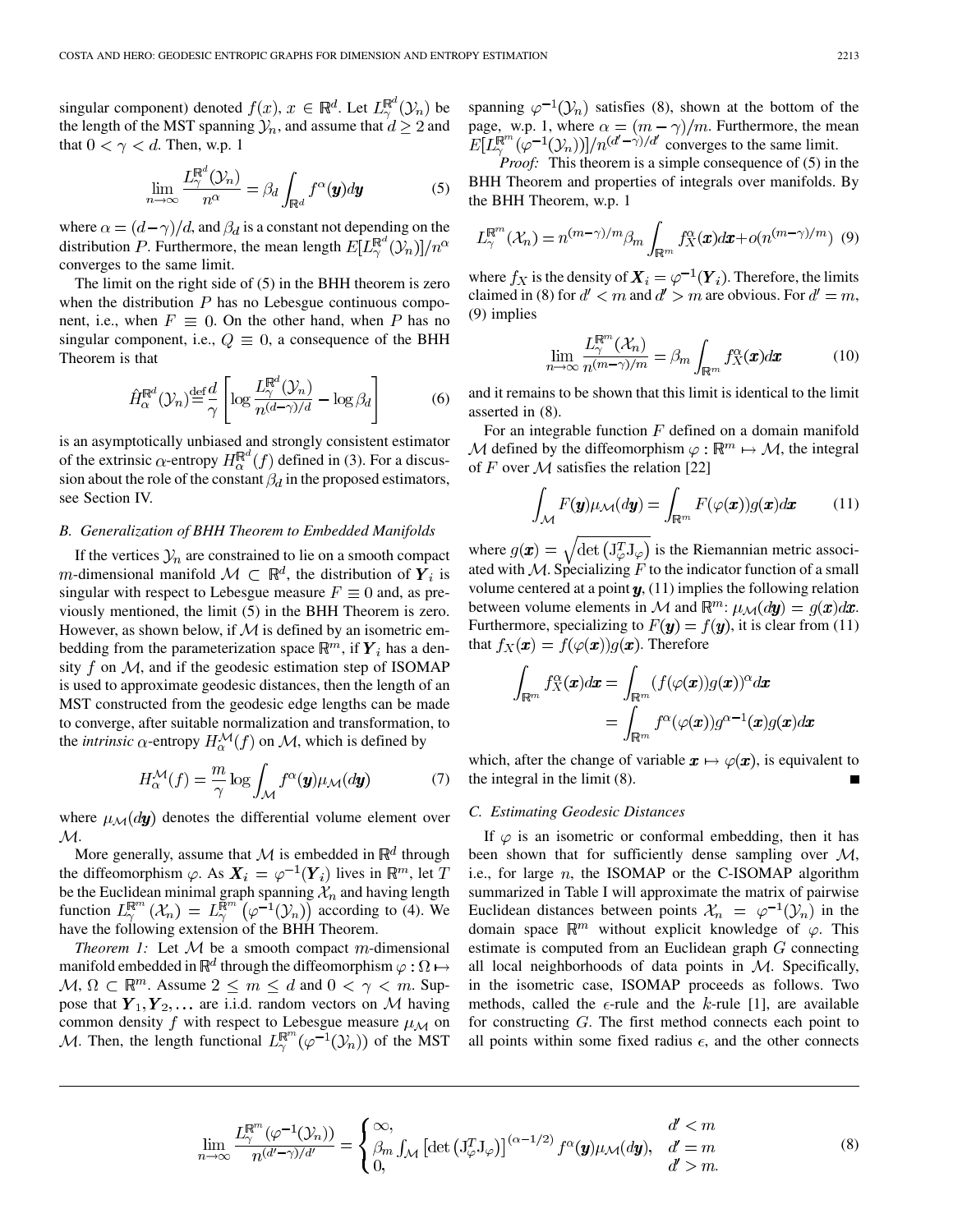each point to all its  $k$ -nearest neighbors. The graph  $G$  defining the connectivity of these local neighborhoods is then used to approximate the geodesic distance between any pair of points as the shortest path through  $G$  that connects them. Finally, this results in a distance matrix whose  $(i, j)$  entry is the geodesic distance estimate for the  $(i, j)$ th pair of points. The geodesic distance estimation algorithm just described is motivated by the fact that locally, a smooth manifold is well "approximated" by a linear hyperplane, and so, geodesic distances between neighboring points are close to their Euclidean distances. For faraway points, the geodesic distance is estimated by summing the sequence of such local approximations over the shortest path through the graph  $G$ .

Step 1.

Step 2.

Thus, if one uses these distances to construct an MST, its length function will approximate  $L^{\mathbb{R}^m}_\gamma(\varphi^{-1}(\mathcal{Y}_n))$ , and we can invoke Theorem 1 to characterize its asymptotic convergence properties. As the estimated distances will use information about the geodesic distances between pairs of points  $(Y_i, Y_j)$ , this graph will be called a *geodesic* MST (GMST).

More specifically, denote by  $\ddot{D}_{\mathcal{M}}$  the matrix of estimated pairwise distances between points  $\varphi^{-1}(\mathbf{Y}_i)$  and  $\varphi^{-1}(\mathbf{Y}_j)$ in  $\varphi^{-1}(\mathcal{Y}_n)$  and by  $d(e_{ij})$  the estimated length of the corresponding edge  $e_{ij} = \varphi^{-1}(\boldsymbol{Y}_i) - \varphi^{-1}(\boldsymbol{Y}_j)$ . Define the GMST T as the minimal graph over  $\mathcal{Y}_n$  whose length is

$$
\hat{L}_{\gamma}^{\mathcal{M}}(\mathcal{Y}_n) = \min_{T \in \mathcal{T}} \sum_{e \in T} \hat{d}^{\gamma}(e). \tag{12}
$$

The following is the principal theoretical result of this paper and is a simple consequence of Theorem 1.

*Corollary 1:* Let  $M$  be a smooth compact  $m$ -dimensional manifold embedded in  $\mathbb{R}^d$  through the diffeomorphism  $\varphi : \mathbb{R}^m \mapsto \mathcal{M}$ . Let  $2 \leq m \leq d$  and  $0 < \gamma < m$ . Suppose that  $Y_1, \ldots, Y_n$  are i.i.d. random vectors on M with common density f w.r.t. Lebesgue measure  $\mu_{\mathcal{M}}$  on M. If the entries  $\{d_{ij}\}\$  of matrix  $D_{\mathcal{M}}$  satisfy

$$
\max_{1 \le i,j \le n} \left| \frac{\hat{d}_{ij}}{|\varphi^{-1}(\boldsymbol{Y}_i) - \varphi^{-1}(\boldsymbol{Y}_j)|} - 1 \right| \to 0 \text{ as } n \to \infty \quad (13)
$$

w.p. 1, then the length functional of the GMST satisfies equation (14), shown at the bottom of the page w.p. 1, where  $\alpha =$  $(m-\gamma)/m$  and  $g(\mathbf{x}) = \sqrt{\det(\mathbf{J}_{\varphi}^T \mathbf{J}_{\varphi})}$ . Furthermore, the mean  $E[\hat{L}_{\gamma}^{\mathcal{M}}(\mathcal{Y}_n)]/n^{(d'-\gamma)/d'}$  converges to the same limit.

The sufficient condition (13) of Corollary 1 simply states that the pairwise Euclidean distances between points in  $\mathcal{X}_n =$  $\varphi^{-1}(\mathcal{Y}_n)$  should be uniformly well approximated by the entries of matrix  $\hat{D}_{\mathcal{M}}$ . Constructions of  $\hat{D}_{\mathcal{M}}$  that satisfy (13) will be discussed in Section III-C1

*Proof of Corollary 1:* Write  $\hat{L}_{\gamma}^{\mathcal{M}}(\mathcal{Y}_n)$  as

$$
\hat{L}_{\gamma}^{\mathcal{M}}(\mathcal{Y}_n) = \min_{T \in \mathcal{T}} \sum_{e \in T} \left[ \frac{\hat{d}(e)}{|e|} \right]^{\gamma} |e|^{\gamma}
$$

The uniform convergence expressed by (13) implies that

$$
\hat{L}_{\gamma}^{\mathcal{M}}(\mathcal{Y}_n) = (1 + o(1))^{\gamma} L_{\gamma}^{\mathbb{R}^m}(\varphi^{-1}(\mathcal{Y}_n)).
$$

Applying Theorem 1 and identifying  $(\alpha - 1) = -\gamma/m$ , , and  $\det (J_{\varphi}^{T}J_{\varphi}) = g(\varphi^{-1}(\mathbf{y}))$  provides the desired result.

If  $m > 2$ , as the parameter d' is increased from 2 to  $\infty$ , the limit (14) in Corollary 1 transitions from infinity to a finite limit and finally to zero over three consecutive steps  $d' = m - 1$ , m, and  $m + 1$ . As d' indexes the rate constant  $n^{(d'-\gamma)/d'}$  of the length functional  $\hat{L}_{\gamma}^{\mathcal{M}}(\mathcal{Y}_n)$ , this abrupt transition suggests that the intrinsic dimension  $m$  and the intrinsic entropy might be easily estimated by investigating the growth rate of the GMSTs length functional. This observation is the basis for the estimation algorithm introduced in Section IV.

$$
\lim_{n \to \infty} \frac{\hat{L}_{\gamma}^{\mathcal{M}}(\mathcal{Y}_n)}{n^{(d'-\gamma)/d'}} = \begin{cases} \infty, & d' < m \\ \beta_m \int_{\mathcal{M}} f^{\alpha}(\mathbf{y}) g^{-(\gamma/m)}(\varphi^{-1}(\mathbf{y})) \mu_{\mathcal{M}}(d\mathbf{y}), & d' = m \\ 0, & d' > m \end{cases}
$$
(14)

or the  $k$ -rule as defined in ISOMAP [32].

to its immediate nearest neighbors.

Determine a Euclidean neighborhood graph G of the observed data  $\mathcal{Y}_n$  according to the  $\epsilon$ -rule

For isometric embeddings compute the edge matrix  $\mathcal E$  of the ISOMAP graph [1] and for

conformal imbeddings compute the edge matrix  $\mathcal E$  of the C-ISOMAP graph [15]. The  $(i, j)$ entry of this symmetric matrix is the sum of the lengths of the edges in  $G$  along the shortest path between the pair of vertices  $(Y_i, Y_j)$  where the edge lengths between neighboring points  $Y_1$ ,  $Y_2$  in G are defined as Euclidean distance  $|Y_1 - Y_2|$  in the case of ISOMAP or  $|Y_1-Y_2|/\sqrt{M(1)M(2)}$  in the case of C-ISOMAP where  $M(i)$  is the mean distance of  $Y_i$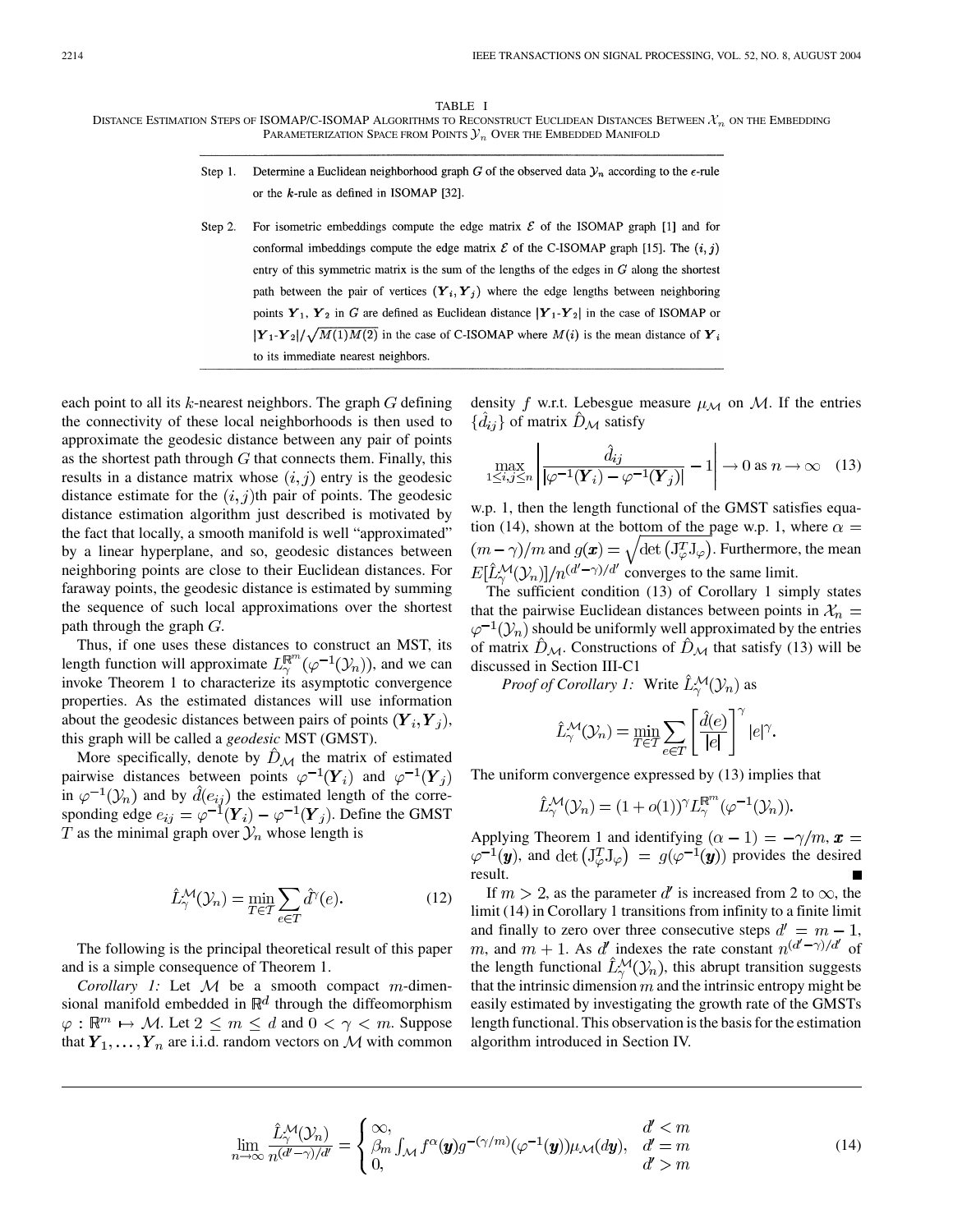We now specialize Corollary 1 to the following cases of interest.

*1) Isometric Embeddings:* In the case that  $\varphi$  defines an isometric embedding, the geodesic estimation step of ISOMAP is asymptotically able to recover the true Euclidean distances between the points in  $\mathcal{X}_n = \varphi^{-1}(\mathcal{Y}_n)$ , and  $\mathcal{D}_\mathcal{M}$  satisfies (13) [\[32](#page-10-0)]. Furthermore,  $J_{\varphi}^T J_{\varphi} = I_m$ . Thus, using ISOMAP to construct  $\hat{D}_{\mathcal{M}}$ , limit (14) holds with the  $d' = m$  limit replaced by

$$
\beta_m \int_{\mathcal{M}} f^\alpha(\boldsymbol{y}) \mu_{\mathcal{M}}(d\boldsymbol{y}).
$$

Furthermore,  $m/\gamma \log \left( \hat{L}_{\gamma}^{\mathcal{M}}(\mathcal{Y}_n)/n^{(m-\gamma)/m} - \log \beta_m \right)$  converges w.p. 1 to the intrinsic entropy (7).

If  $\varphi$  defines an isometric embedding with contraction or expansion, the geodesic estimation step of the ISOMAP algorithm is able to recover the true Euclidean distances between points in  $\mathcal{X}_n$  only up to an unknown scaling constant c [cf. (2)]. As  $J_{\varphi}^T J_{\varphi} = cI_m$ , limit (14) holds with the  $d' = m$  limit replaced by

$$
\beta_m c^{1-\gamma/2} \int_{\mathcal M} f^\alpha (\boldsymbol{y}) \mu_{\mathcal M} (d\boldsymbol{y}).
$$

Now, the entropy estimator defined above converges w.p. 1 up to an unknown additive constant  $(1 - \gamma/2) \log c$  to the intrinsic entropy (7). We point out that in many signal processing applications (e.g., image registration), a constant bias on the entropy estimate does not pose a problem since an estimate of the relative magnitude of the entropy functional is all that is required.

*2) Nonisometric Embeddings Defined by Conformal Mappings:* In the case that  $\varphi$  is a general (nonisometric) conformal mapping, it was stated in [\[33](#page-10-0)], without proof, that the C-ISOMAP algorithm is once again able to recover the true Euclidean distances between points in  $\mathcal{X}_n$ . Furthermore,  $J_{\varphi}^T J_{\varphi} = c(\boldsymbol{x}) I_m$ . Thus, when  $\hat{L}_{\gamma}^{\mathcal{M}}(\mathcal{Y}_n)$  is the length of the geodesic MST constructed on the distance matrix generated by the C-ISOMAP algorithm, we expect the limit (14) to hold with the  $d' = m$  limit replaced by

$$
\beta_m \int_{\mathcal{M}} f^{\alpha}(\mathbf{y}) c^{-\gamma/2} (\varphi^{-1}(\mathbf{y})) \mu_{\mathcal{M}}(d\mathbf{y}).
$$

In this case,  $m/\gamma \log \left( \hat{L}_{\gamma}^{\mathcal{M}}(\mathcal{Y}_n)/n^{(m-\gamma)/m} - \log \beta_m \right)$  would converge a.s. to the weighted intrinsic entropy

$$
\frac{1}{1-\alpha}\log\int_{\mathcal{M}}f^{\alpha}(\boldsymbol{y})c^{-\gamma/2}(\varphi^{-1}(\boldsymbol{y}))\mu_{\mathcal{M}}(\boldsymbol{y}).
$$

The weighted  $\alpha$ -entropy is a "version" of the standard unweighted  $\alpha$ -entropy  $H_{\alpha}^{\mathcal{M}}(f)$ , which is "tilted" by the space-varying volume element of  $M$ . This unknown weighting makes it impossible to estimate the intrinsic unweighted  $\alpha$ -entropy. However, as can be seen from the discussion in Section IV, as the growth rate exponent of the GMST length depends on  $m$ , we can still perform dimension estimation in this case.

*3) Nonconformal Diffeomorphic Embeddings:* When  $\varphi$  defines a general diffeomorphic embedding, an extension of the C-ISOMAP algorithm that can probably learn the Euclidean distances between the points  $\mathcal{X}_n$  in the parametrization space is needed in order to apply Corollary 1. To the best of our knowledge, such an extension of C-ISOMAP does not yet exist.

# IV. GMST ALGORITHM

Now that we have characterized the asymptotic limit (14) of the length functional of the GMST, we here apply this theory to jointly estimate entropy and dimension. The key is to notice that the growth rate of the length functional is strongly dependent on the intrinsic dimension  $m$ , whereas the constant in the convergent limit is equal to the intrinsic  $\alpha$ -entropy. We use this strong growth dependence as a motivation for a simple estimator of  $m$ . Throughout, we assume that the geodesic minimal graph length  $\hat{L}_{\gamma}^{\mathcal{M}}(\mathcal{Y}_n)$  is determined from a distance matrix  $\hat{D}_{\mathcal{M}}$  that satisfies the assumption of Corollary 1, e.g., obtained using ISOMAP or C-ISOMAP. We also assume that  $m \geq 2$ . This guarantees that  $\hat{L}_{\gamma}^{\mathcal{M}}(\mathcal{Y}_n)/n^{(d'-\gamma)/d'}$  has a nonzero finite convergent limit for  $d' = m$ . Next, define  $l_n = \log \hat{L}_{\gamma}^{\mathcal{M}}(\mathcal{Y}_n)$ . According to (14),  $l_n$ has the following approximation:

$$
l_n = a \log n + b + \epsilon_n \tag{15}
$$

where

$$
a = \frac{(m - \gamma)}{m}
$$
  

$$
b = \log \beta_m + \frac{\gamma}{m} H_{\alpha}^{\mathcal{M}}(f)
$$
 (16)

 $\alpha = (m - \gamma)/m$ , and  $\epsilon_n$  is an error residual that goes to zero w.p. 1 as  $n \to \infty$ .

The additive model (15) could be the basis for many different methods for estimation of  $m$  and  $H$ . For example, we could invoke a central limit theorem on the MST length functional [\[34](#page-11-0)] to motivate a Gaussian approximate to  $\epsilon_n$  and apply maximum likelihood principles. However, in this paper, we adopt a simpler nonparametric least squares strategy that is based on resampling from the population  $\mathcal{Y}_n$  of available points in M. The proposed algorithm is summarized in Table II. Specifically, let  $p_1, \ldots, p_Q, 1 \leq p_1 < \cdots$ , and  $\lt p_Q \leq n$  be Q integers, and let N be an integer that satisfies  $N/n = \rho$  for some fixed  $\rho \in (0,1]$ . For each value of  $p \in \{p_1, \ldots, p_Q\}$ , randomly draw N bootstrap data sets  $\mathcal{Y}_p^j$ ,  $j = 1, ..., N$  with replacement, where the p data points within each  $\mathcal{Y}_p^j$  are chosen from the entire data set  $\mathcal{Y}_n$  independently. From these samples, compute the empirical mean of the GMST length functionals  $\bar{L}_p =$ . Defining and motivated by (15), we write down the linear model

> $\overline{\bm{l}} = A \begin{bmatrix} a \\ b \end{bmatrix} + \epsilon$ (17)

where

$$
A = \begin{bmatrix} \log p_1 & \dots & \log p_Q \\ 1 & \dots & 1 \end{bmatrix}^T.
$$

Expressing a and b explicitly as functions of m and  $H_{\alpha}$  via (16), the dimension and entropy quantities could be estimated using a combination of nonlinear least squares (NLLS) and integer programming. Instead, we take a simpler MOM approach in which we use (17) to solve for the linear least squares (LLS) estimates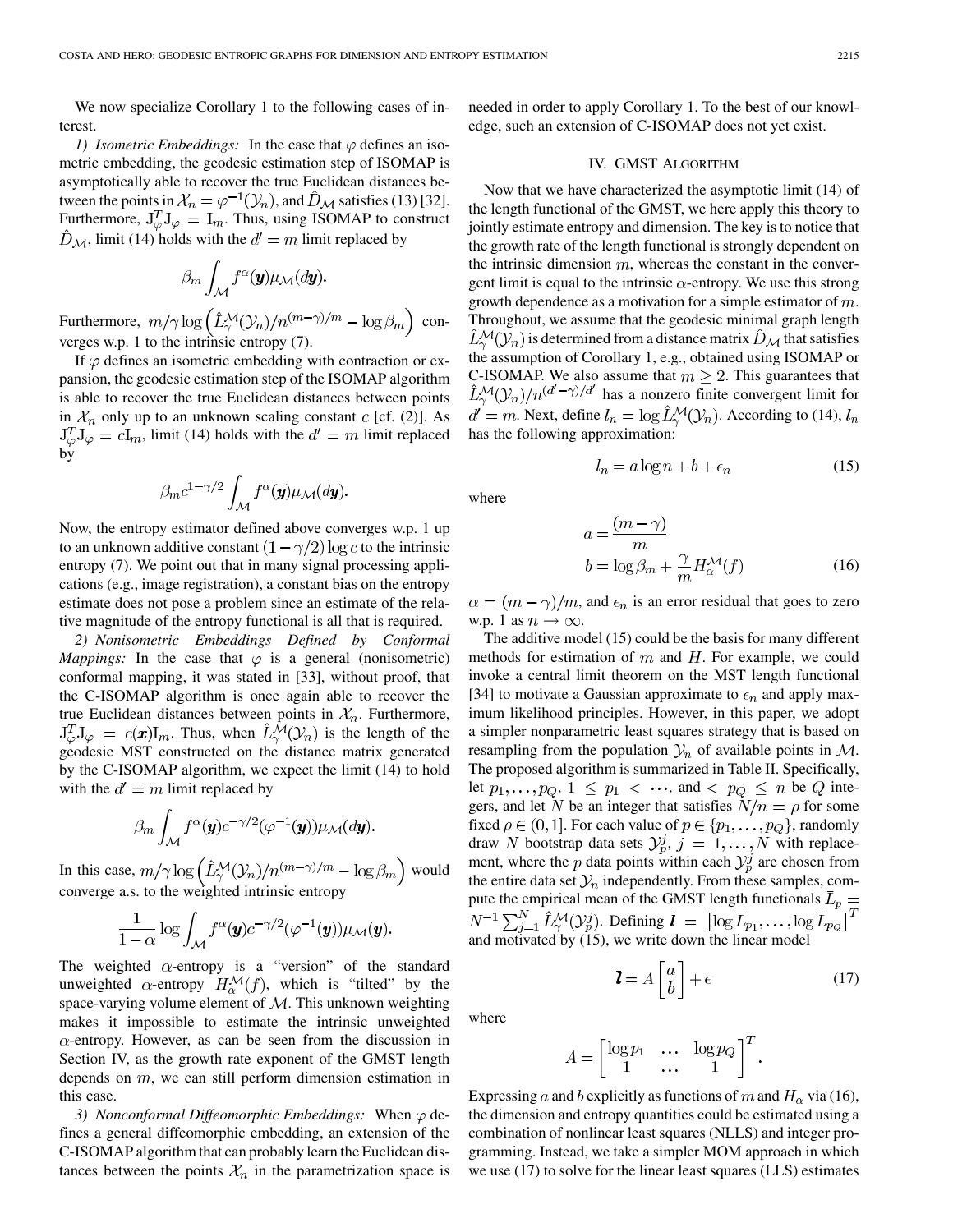TABLE II GMST RESAMPLING ALGORITHM FOR ESTIMATING INTRINSIC DIMENSION  $m$  and Intrinsic Entropy  $H_\alpha^\mathcal{M}$ 

**Initialize**: Using entire database of signals  $\mathcal{Y}_n$  construct geodesic distance matrix  $\hat{D}_\mathcal{M}$ using ISOMAP or C-ISOMAP method. Select parameters:  $M > 0$ ,  $N > 0$ ,  $Q > 0$  and  $p_1 < \ldots < p_Q \le n$  $\overline{m}=0$ ,  $\overline{H}=0$ ; for  $M' = 1, \ldots, M$ for  $p = p_1, \ldots, p_Q$  $\overline{L}=0$ ; for  $N'=1,\ldots,N$ Randomly select a subset of p signals  $\mathcal{Y}_p$  from  $\mathcal{Y}_n$ ; Compute geodesic MST length  $L_p$  over  $\mathcal{Y}_p$  and from  $\hat{D}_\mathcal{M}$ ;  $\overline{L} = \overline{L} + L_p;$ end for Compute sample average geodesic MST length;  $\hat{E}[\hat{L}_{\gamma}^{\mathcal{M}}(\mathcal{Y}_p)]=\overline{L}/N;$ end for Estimate dimension  $\hat{m}_{M'}$  and  $\alpha$ -entropy  $\hat{H}_{M'}$  from  $\{\hat{E}[\hat{L}_{\gamma}^{\mathcal{M}}(\mathcal{Y}_p)]\}_{p=q_1}^{p_q}$  via LLS/NLLS;  $\overline{m} = \overline{m} + \hat{m}_{M'}$ ,  $\overline{H} = \overline{H} + \hat{H}_{M'}$ ; end for  $\hat{m} = \overline{m}/M$ ,  $\hat{H} = \overline{H}/M$ 

 $\hat{a}, \hat{b}$  of a, b followed by inversion of (16). After making a simple large  $n$  approximation, this approach yields the following estimates:

$$
\hat{m} = \text{round}\left\{\frac{\gamma}{(1-\hat{a})}\right\}
$$

$$
\hat{H}_{\alpha}^{(\mathcal{M},g)} = \frac{\hat{m}}{\gamma} \left(\hat{b} - \log \beta_{\hat{m}}\right). \tag{18}
$$

It is easily shown that the law of large numbers and Theorem 1 imply that these estimators are consistent as  $N, n \to \infty$ . We omit the details.

By running the algorithm  $M$  times independently over the population  $\mathcal{Y}_n$ , one obtains M estimates  $\{\hat{m}_i, \hat{H}_i\}_{i=1}^M$  that can be averaged to obtain final regularized dimension and entropy estimators  $\hat{m} = \sum \hat{m}_i / M$  and  $\hat{H} = \sum \hat{H}_i / M$ . The role of parameter  $M$ , together with parameter  $N$ , is to provide a tradeoff between the bias and variance performance of the estimators for finite  $n$ . The two cases of interest (considered in Section V) are  $(M, N) = (1, N)$  and  $(M, N) = (M, 1)$ . In the first case, the smoothing is performed on the GMST length functional values before dimension and entropy are estimated, resulting in low variance but possibly high bias. In the second case, the smoothing is performed directly on the dimension and entropy estimates, resulting in higher variance but less bias.

Fig. 1 shows a graphical illustration of the smoothing step of the algorithm. The left panel shows  $N = 2$  resampled GMST lengths, labeled " + " and "  $o$ ," along with their average, labeled "  $\times$  " for GMSTs built on  $p_1 < p_2 < p_3$  randomly chosen vertices. For  $(M, N) = (1, N)$ , a linear least squares fit to the average GMST trajectory  $C = (A + B)/2$  is used to compute the dimension estimate  $\hat{m}_C$ . For  $(M, N) = (M, 1)$ , dimension estimates  $\hat{m}_A$ 



Fig. 1. Computing the dimension estimators by averaging over the length functional values, i.e.,  $(M, N) = (1, N)$  (dashed line) or by averaging over the dimension estimates, i.e.,  $(M, N) = (M, 1)$  (solid lines).

and  $\hat{m}_B$  are computed from subtrajectories A and B, forming a histogram from which a final estimate can be computed.

A word about determination of the sequence of constants  $\{\beta_m\}_m$  is in order. First of all, in the large n regime for which the above estimates were derived,  $\beta_m$  is not required for the dimension estimator.  $\beta_m$  is the limit of the normalized length functional of the Euclidean MST for a uniform distribution on the unit cube  $[0,1]^m$ . Closed-form expressions are not available, but several approximations and bounds can be used in various regimes of  $m$ [[20\]](#page-10-0), [\[35](#page-11-0)]. For example, one could use the large  $m$  approximation of Bertsimas and van Ryzin [[36\]](#page-11-0):  $\log \beta_m \approx \gamma/2 \log(m/2\pi e)$ . Another strategy, which is adopted in this paper, is to determine  $\beta_m$  by simulation of the Euclidean MST length on the m-dimensional cube for uniform random samples.

Before turning to applications, we briefly discuss computational issues. For  $n$  samples, computing the MST scales as  $O(n \log n)$ , for which we have implemented Kruskal's algorithm [[29\]](#page-10-0). On the other hand, the geodesic distances needed to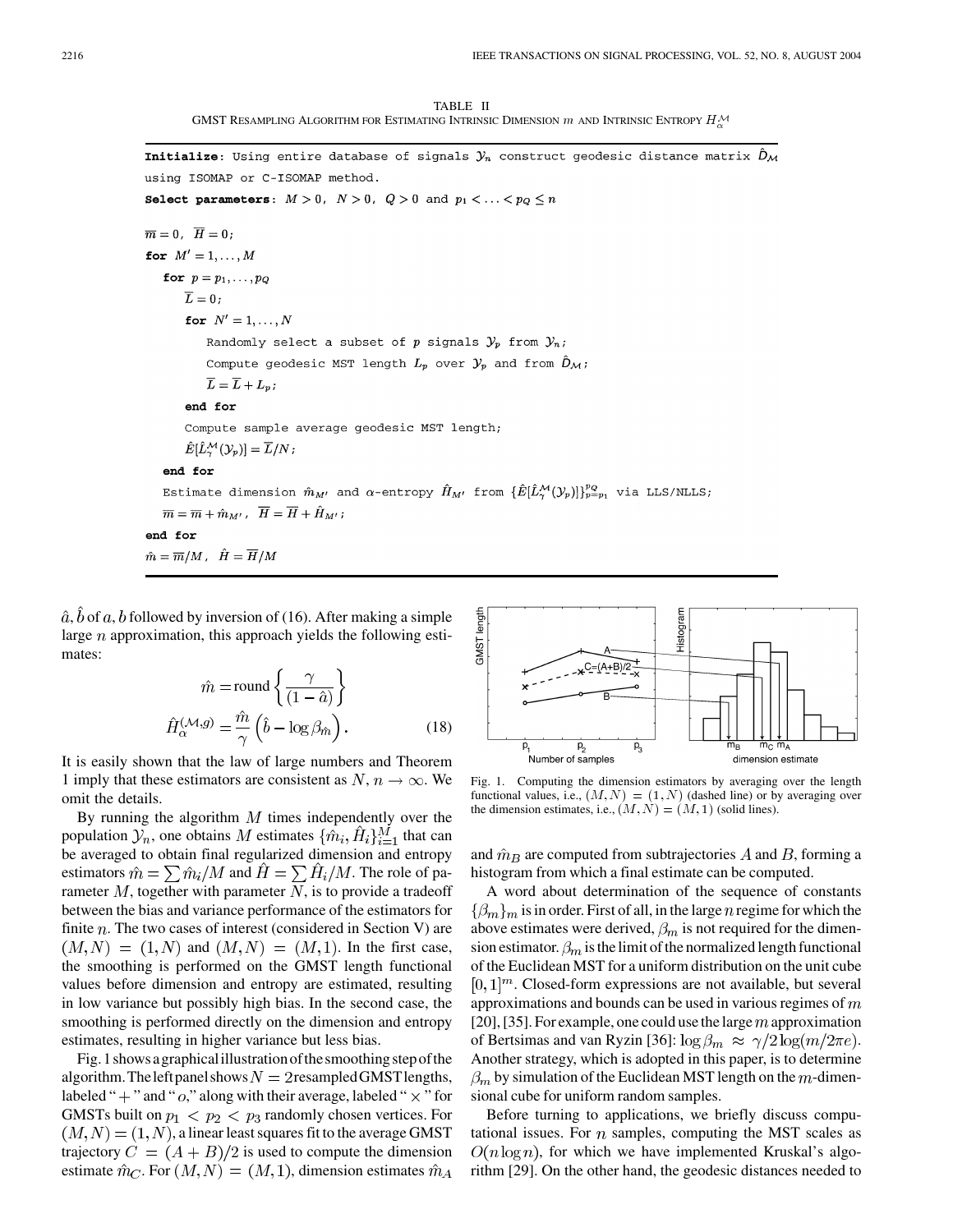

Fig. 2. S-shaped surface manifold and corresponding GMST  $(k = 7)$  graph on 400 sample points.

compute the GMST require  $O(n^2 \log n)$  operations using Dijkstra's algorithm multiple times. Thus, like ISOMAP, the GMST has overall  $O(n^2 \log n)$  computational complexity.

### V. APPLICATIONS

We illustrate the performance of the GMST algorithm on manifolds of known dimension as well as on a real data set consisting of face images. In all the simulations, we fixed the parameters  $\gamma = 1$  and  $p_1 = n - Q, \dots, p_Q = n - 1$ . We also used the  $k$ -rule method, as described in Table I, to estimate geodesic lengths. With regard to intrinsic dimension estimation, we compare our algorithm to ISOMAP. In ISOMAP, similarly to PCA, intrinsic dimension is usually estimated by detecting changes in the residual fitting errors as a function of subspace dimension.

### *A. -Shaped Surface*

The first manifold considered is the standard  $2-D$   $S$ -shaped surface [\[2](#page-10-0)] embedded in  $\mathbb{R}^3$  (see Fig. 2). Fig. 3 shows the evolution of the average GMST length  $\bar{L}_n$  as a function of the number



Fig. 3. GMST dimension estimation for  $(M, N) = (1, N)$ . (a) Plot of the average GMST length  $L_n$  for the S-shaped manifold as a function of the number of samples. (b) Log-log plot of (a). (c) Blowup of the last ten points in (b) and its linear least squares fit. The estimated slope is  $\hat{a} = 0.4976$ , which implies  $\hat{m} = 2$ .  $(k = 7, M = 1, N = 5)$ .

of samples for a random set of i.i.d. points uniformly distributed on the surface.

To compare the dimension estimation performance of the GMST method to ISOMAP, we ran a Monte Carlo simulation. For each of several sample sizes, 30 independent sets of i.i.d. random vectors uniformly distributed on the surface were generated. We then counted the number of times that the intrinsic dimension was correctly estimated. To automatically estimate dimension with ISOMAP, we follow a standard PCA order estimation procedure. Specifically, we graph the residual variance of the MDS fit as a function of the PCA dimension and try to detect the "elbow" at which residuals cease to decrease "significantly" as estimated dimension increases [[1\]](#page-10-0). The elbow detector is implemented by a simple minimum angle threshold rule. Table III shows the results of this experiment. As it can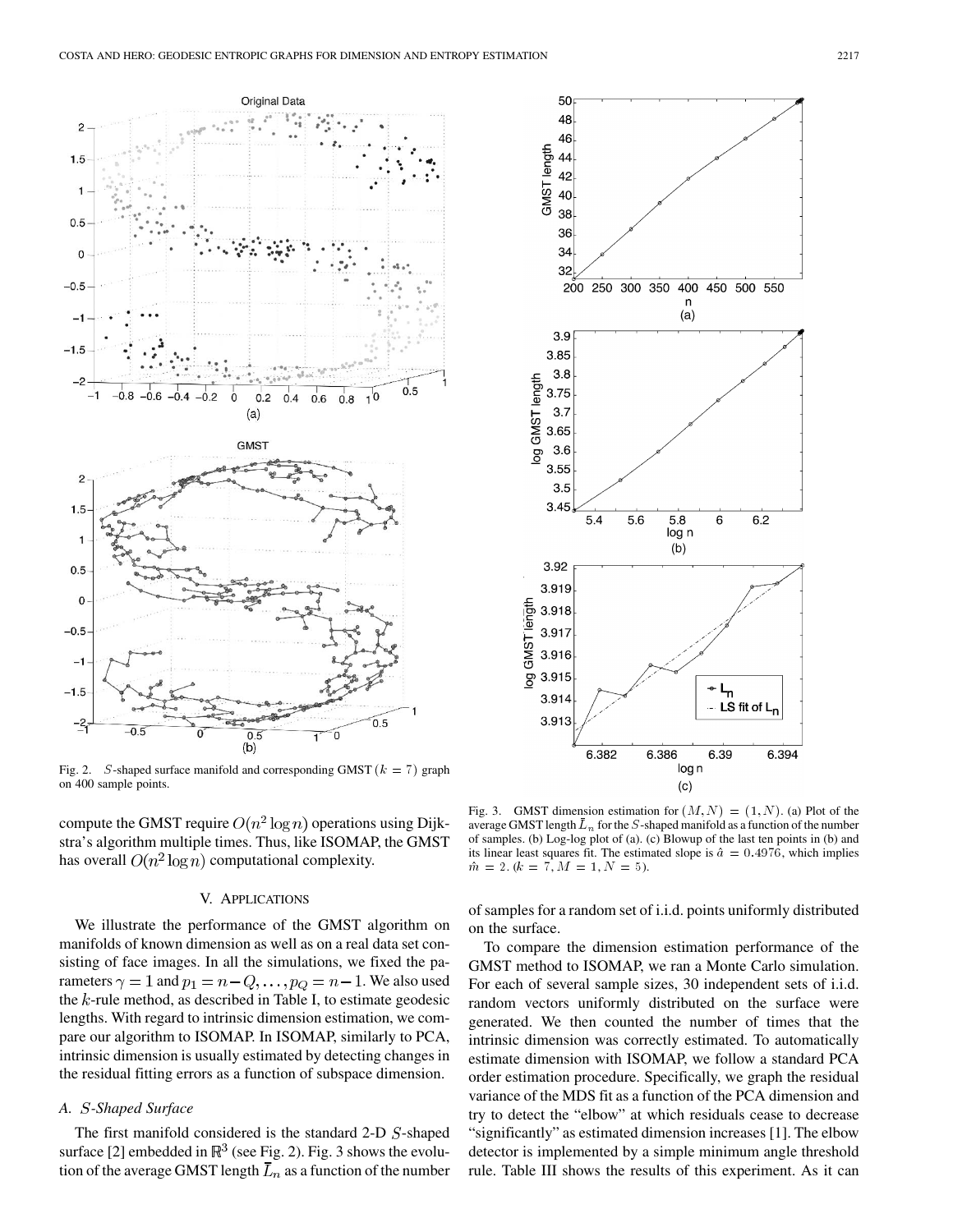TABLE III NUMBER OF CORRECT ISOMAP AND GMST DIMENSION ESTIMATES OVER 30 TRIALS AS A FUNCTION OF THE NUMBER OF SAMPLES FOR THE S-SHAPED MANIFOLD  $(k = 7)$ 

| $\it n$                       | 200 | 400 | 600 |  |
|-------------------------------|-----|-----|-----|--|
| <b>ISOMAP</b>                 | 23  | 29  | 30  |  |
| GMST $(M = 1, N = 5, Q = 10)$ | 29  | 30  | 30  |  |



Fig. 4. Histogram of GMST entropy estimates over 30 trials of 600 samples uniformly distributed on the S-shaped manifold ( $k = 7$ ,  $M = 1$ ,  $N = 5$ ,  $Q = 10$ ). True entropy ("true") was computed analytically from the area of the S curve supporting the uniform distribution of manifold samples.

be observed, the GMST algorithm outperforms ISOMAP in terms of dimension estimation error rates for small sample sizes. Fig. 4 shows the histogram of the entropy estimates for the same experiment.

#### *B. Hyperplanes*

Next, we investigated linear  $m$ -dimensional hyperplanes in  $\mathbb{R}^{m+1}$  for which PCA methods are designed. We consider hyperplanes of the form  $x_1 + \cdots + x_{m+1} = 0$ . Table IV shows the results of running a Monte Carlo simulation under the same conditions as in Section V-B. When  $M = 1$  (i.e., least squares applied to the average length functional values), the GMST method showed a tendency to underestimate the correct dimension at smaller sample sizes. However, by taking  $N = 1$ instead (i.e., averaging of least squares dimension estimates), this negative bias was eliminated, and the GMST performed as well as the ISOMAP, which was observed to correctly predict the dimension for all sample sizes investigated.

Of course, as expected, the number of samples required to achieve the same level of accuracy increases with the manifold dimension. This is the usual curse of dimensionality phenomenon: As the dimension increases, more samples are needed for the asymptotic regime in (14) to settle in and validate the limit in Corollary 1.

TABLE IV NUMBER OF CORRECT GMST DIMENSION ESTIMATES OVER 30 TRIALS AS A FUNCTION OF THE NUMBER OF SAMPLES FOR HYPERPLANES  $(k = 5)$ 

| Hyper-plane    |          | $\cal M$     | $\boldsymbol{N}$ | $\boldsymbol{n}$ |     |      |
|----------------|----------|--------------|------------------|------------------|-----|------|
| dimension      | $\pmb Q$ |              |                  | 600              | 800 | 1000 |
| $\overline{2}$ |          | $\mathbf 1$  | 5                | 30               | 30  | 30   |
|                | $10\,$   | 5            | $\mathbf{1}$     | 30               | 30  | 30   |
| 3              |          | $\mathbf 1$  | 5                | 24               | 24  | 27   |
|                | 10       | 5            | 1                | 25               | 26  | 27   |
|                | 15       | $\mathbf{1}$ | 10               | 30               | 30  | 30   |
|                |          | 10           | 1                | 30               | 30  | 30   |
| 4              | 15       | $\mathbf{1}$ | 10               | 24               | 25  | 26   |
|                |          | 10           | $\mathbf{1}$     | 27               | 28  | 28   |
|                |          | $\mathbf{1}$ | 10               | 25               | 28  | 29   |
|                | 20       | 10           | $\mathbf{1}$     | 29               | 29  | 30   |



Fig. 5. Samples from ISOMAP face database [\[1](#page-10-0)].

# *C. ISOMAP Face Database*

We applied our method to a high-dimensional synthetic image data set. For this purpose, we used the ISOMAP face database [[1\]](#page-10-0). This set consists of 698 images of the same face generated by varying three different parameters: vertical and horizontal pose and lighting direction. Each image has  $64 \times 64$  pixels with 256 gray levels, normalized between 0 and 1 (Fig. 5). For processing, we embedded each image in the 4096-dimensional Euclidean space using the common lexicographic order. We applied the algorithm 30 times over the data set with the histogram of the dimension estimates displayed in Fig. 6. The estimated intrinsic dimension oscillates between 3 and 4, which, as in [[5\]](#page-10-0), deviates from the "informal" intrinsic dimension of 3 estimated by ISOMAP with thresholding. The estimated entropy was 21.8 bits, with a standard deviation of 0.5. Note that as  $\alpha = (m-1)/m$  is close to one for the estimated values of m, the estimate of  $\alpha$ -entropy is expected to be close to the Shannon entropy. This estimate suggests that one could, in theory, compress the ISOMAP face database with little loss, using at most  $21.8/(64 \times 64) \approx 0.005$  bits/pixel.

#### *D. Yale Face Database B*

Finally, we applied the GMST method to a real data set and, consequently, of unknown manifold structure, intrinsic dimension, and intrinsic entropy. We chose the set of 256 gray-level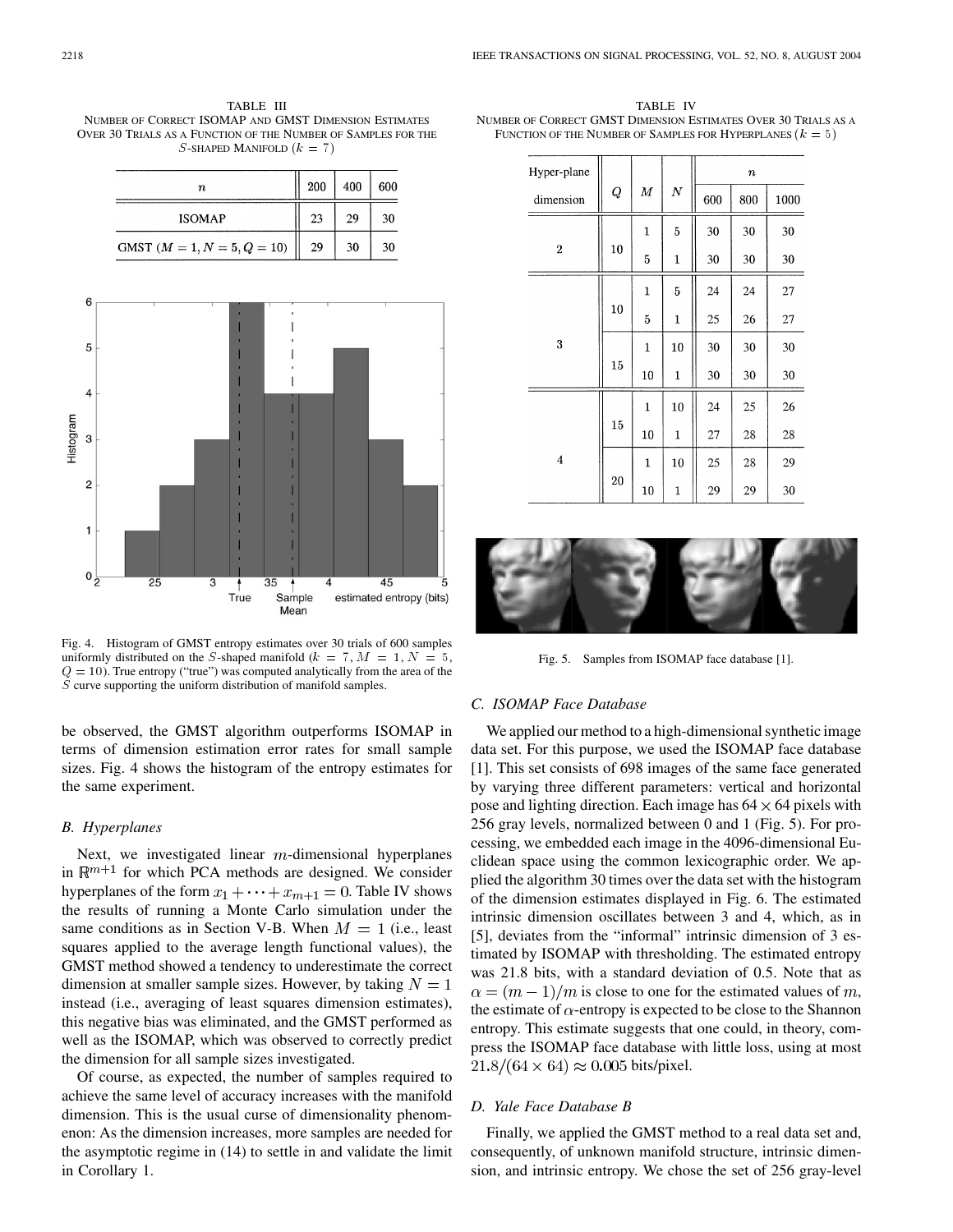

Fig. 6. GMST intrinsic dimension estimate histogram for the ISOMAP face database. (Left)  $k = 6, M = 1, N = 10, Q = 15$ . (Right)  $k = 6, M = 10$ ,  $N = 1, Q = 15.$ 



Fig. 7. Samples from Yale face database B [[37\]](#page-11-0).

images of several individuals taken from the Yale Face Data-base B [[37\]](#page-11-0). This is a publicly available database<sup>1</sup> containing a number of portfolios of face images under 585 different viewing conditions for each subject (see Fig. 7). Each portfolio consists of nine poses and 65 illumination conditions (including ambient lighting) for each subject. The images were taken against a fixed background, which we did not bother to segment out. This is justified since any fixed structures throughout the images would not change the intrinsic dimension or the intrinsic entropy of the dataset. We randomly selected four individuals from this data base and subsampled each person's face images down to a  $64 \times 64$  pixel image. Similarly to the ISOMAP face data set, we normalized the pixel values between 0 and 1.



Fig. 8. GMST real-valued intrinsic dimension estimates and histogram for face 2 in the Yale face database B ( $k = 7$ ,  $M = 1$   $N = 10$ ,  $Q = 20$ ).



Fig. 9. ISOMAP ( $k = 7$ ) residual variance for face 2 in the Yale face database B.

Fig. 8 displays the results of running 30 trials of the algorithm using face 2. The first panel shows the real-valued estimates of the intrinsic dimension, i.e., estimates obtained before the rounding operation in (18). Any value that falls in between the dashed lines will then be rounded to the integer at the midpoint. The second panel of Fig. 8 shows the histogram for these rounded estimates over the 30 generated trials. The intrinsic dimension estimate is between 5 and 6. Fig. 9 shows the corresponding residual variance plots used by ISOMAP to estimate intrinsic dimension. From these plots, it is not obvious how to determine the "elbow" at which the residuals cease to decrease "significantly" with added dimensions. This illustrates one of the major drawbacks of ISOMAP (and other spectralbased methods like PCA) as an intrinsic dimension estimator, as it relies on a specific eigenstructure that may not exist in real data. The simple minimum angle threshold rule on ISOMAP produced estimates between 3 and 6. Table V summarizes the results of the GMST method for the four faces. The intrinsic entropy estimates expressed in log base 2 were between 24.9 and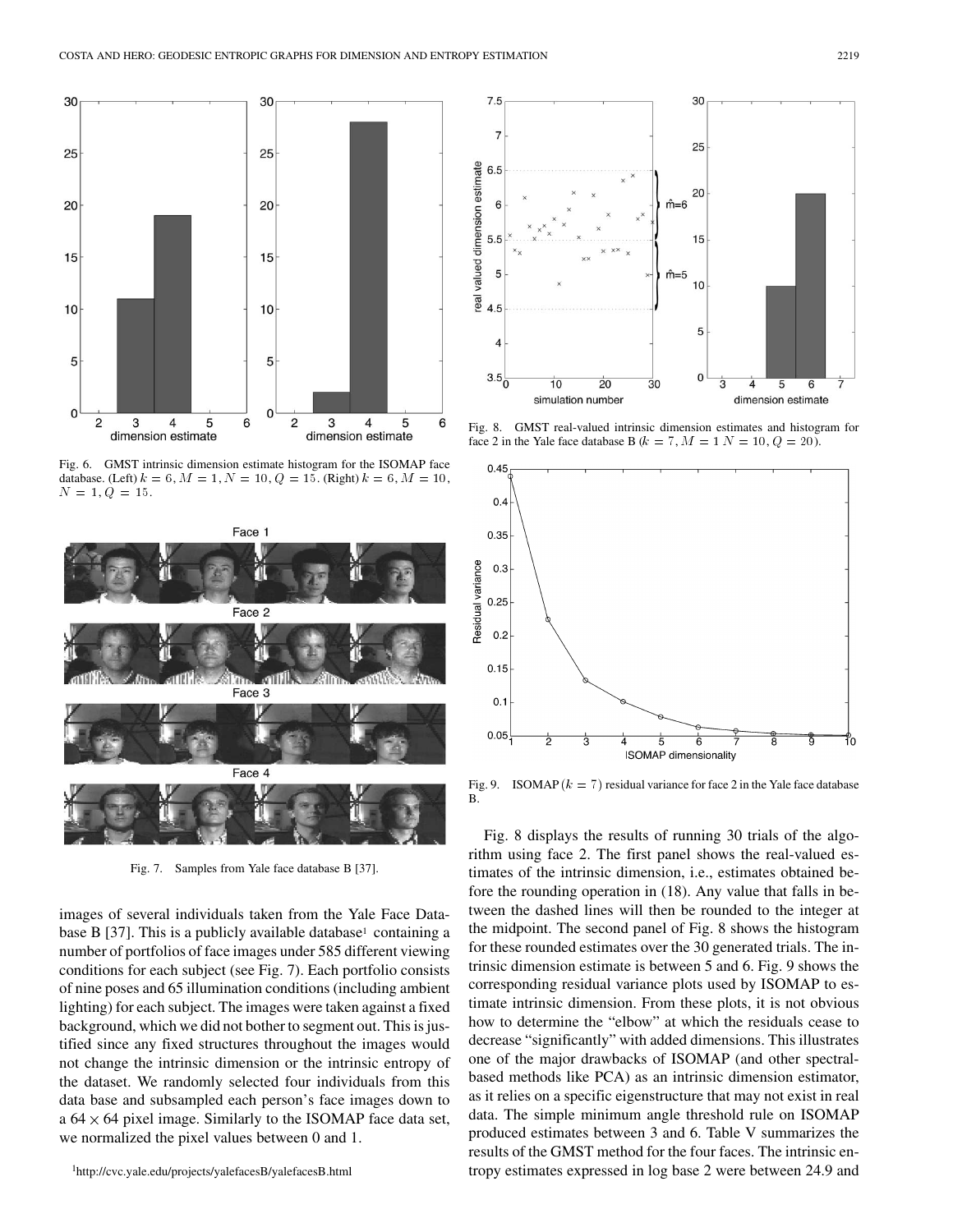<span id="page-10-0"></span>TABLE V GMST DIMENSION ESTIMATES  $\hat{m}$  and Entropy Estimates H for FOUR FACES IN THE YALE FACE DATABASE B

|                  | Face1 | Face2 | Face3 | Face 4 |
|------------------|-------|-------|-------|--------|
| m                | 6     | 6     |       |        |
| $\hat{H}$ (bits) | 24.9  | 26.4  | 25.8  | 28.0   |

28 bits. Similarly to the ISOMAP face database, as  $\alpha$  is close to one, these values suggest that the portfolio of a person's face image could be accurately compressed using at most  $28/(64 \times$  $64) \approx 0.007$  bits/pixel.

# VI. CONCLUSION

We have introduced a novel method for intrinsic dimension and entropy estimation based on the growth rate of the geodesic total edge length functional of entropic graphs. The proposed method has two main advantages. First, it is global in the sense that the MST is constructed over the entire set and thus avoids local linearizations. Second, it does not require reconstructing the manifold or estimating the multivariate density of the samples. We validated the new method by testing it on synthetic manifolds of known dimension and on high dimensional real data sets.

One drawback of GMST, or any other dimension estimator based on ISOMAP geodesic fitting to data, is the restriction to isometric embeddings. We are currently working on extending Theorem 1 and Corollary 1 to general (nonisometric) Riemann manifolds, thus avoiding any assumptions about global embeddings and eliminating the effect of the Jacobian on the intrinsic entropy. We are also studying the use of entropic graphs that bypass the complex step of geodesic estimation. In particular, in [\[38](#page-11-0)], we consider  $k$ -nearest neighbor graphs due to their low complexity and local properties. Future work includes the characterization of the statistics in the linear model (15), optimization of the bias/variance tradeoff parameters of the GMST algorithm, and the study of the effect of additive noise on the manifold samples.

#### ACKNOWLEDGMENT

The authors acknowledge and thank the creators of Yale Face Database B for making their face image data publicly available. The authors would also like to thank H. Neemuchwala and A. Almal for their help in acquiring and processing these face images.

#### **REFERENCES**

- [1] J. B. Tenenbaum, V. de Silva, and J. C. Langford, "A global geometric framework for nonlinear dimensionality reduction," *Science*, vol. 290, pp. 2319–2323, 2000.
- [2] S. Roweis and L. Saul, "Nonlinear dimensionality reduction by locally linear imbedding," *Science*, vol. 290, no. 1, pp. 2323–2326, 2000.
- [3] D. Donoho and C. Grimes, "Hessian eigenmaps: Locally linear embedding techniques for high dimensional data," *Proc. Nat. Acad. Sci.*, vol. 100, no. 10, pp. 5591–5596, 2003.
- [4] M. Kirby, *Geometric Data Analysis: An Empirical Approach to Dimensionality Reduction and the Study of Patterns*. New York: Wiley-Interscience, 2001.
- [5] B. Kégl, "Intrinsic dimension estimation using packing numbers," in *Proc. Neural Inform. Process. Syst.*, Vancouver, BC, Canada, 2002.
- [6] P. Verveer and R. Duin, "An evaluation of intrinsic dimensionality estimators," *IEEE Trans. Pattern Anal. Machine Intell.*, vol. 17, pp. 81–86, Jan. 1995.
- [7] V. I. Koltchinskii, "Empirical geometry of multivariate data: A deconvolution approach," *Ann. Statist.*, vol. 28, no. 2, pp. 591–629, 2000.
- [8] A. O. Hero, B. Ma, O. Michel, and J. Gorman, "Applications of entropic spanning graphs," *IEEE Signal Processing Mag.*, vol. 19, pp. 85–95, Oct. 2002.
- [9] A. Hero and O. Michel, "Asymptotic theory of greedy approximations to minimal k-point random graphs," *IEEE Trans. Inform. Theory*, vol. 45, pp. 921–1939, Sept. 1999.
- [10] A. Hero, J. Costa, and B. Ma, "Convergence rates of minimal graphs with random vertices," *IEEE Trans. Inform. Theory*, submitted for publication.
- [11] A. K. Jain and R. C. Dubes, *Algorithms for Clustering Data*. Englewood Cliffs, NJ: Prentice-Hall, 1988.
- [12] T. Cox and M. Cox, *Multidimensional Scaling*. London, U.K.: Chapman & Hall, 1994.
- [13] X. Huo and J. Chen, "Local linear projection (LLP)," in *Proc. First Workshop Genomic Signal Process. Statist.*, 2002.
- [14] M. Belkin and P. Niyogi, "Laplacian eigenmaps and spectral techniques for embedding and clustering," in *Advances in Neural Information Processing Systems*, T. G. Diettrich, S. Becker, and Z. Ghahramani, Eds. Cambridge, U.K.: MIT Press, 2002, vol. 14.
- [15] V. de Silva and J. B. Tenenbaum, "Global versus local methods in nonlinear dimensionality reduction," in *Proc. Neural Inform. Process. Syst.* Vancouver, BC, Canada, 2002.
- [16] K. Pettis, T. Bailey, A. Jain, and R. Dubes, "An intrinsic dimensionality estimator from near-neighbor information," *IEEE Trans. on Pattern Anal. Machine Intell.*, vol. PAMI-1, pp. 25–36, July 1979.
- [17] F. Camastra and A. Vinciarelli, "Estimating the intrinsic dimension of data with a fractal-based method," *IEEE Trans. Pattern Anal. Machine Intell.*, vol. 24, pp. 1404–1407, Oct. 2002.
- [18] F. Memolia, G. Sapiro, and S. Osher, "Solving variational problems and partial differential equations mapping into general target manifolds," IMA, Tech. Rep. 1827, 2003.
- [19] F. Memoli and G. Sapiro, "Fast computation of weighted distance functions and geodesics on implicit hyper-surfaces," *J. Comput. Phys.*, vol. 73, pp. 730–764, 2001.
- [20] J. E. Yukich, *Probability Theory of Classical Euclidean Optimization Problems*. Berlin, Germany: Springer-Verlag, 1998, vol. 1675, Lecture Notes in Mathematics.
- [21] M. Carmo, *Differential Geometry of Curves and Surfaces*. Englewood
- Cliffs, NJ: Prentice-Hall, 1976.<br>[221 Riemannian Geometry. [22] , *Riemannian Geometry*. Boston, MA: Birkhäuser, 1992.
- [23] W. Boothby, An Introduction to Differentiable Manifolds and Rie*mannian Geometry*, Second ed. San Diego, CA: Academic, 2003.
- [24] J. Beardwood, J. H. Halton, and J. M. Hammersley, "The shortest path through many points," in *Proc. Cambridge Philo. Soc.*, vol. 55, 1959, pp. 299–327.
- [25] J. M. Steele, *Probability Theory and Combinatorial Optimization*. Philadelphia, PA: SIAM, 1997, vol. 69, CBMF-NSF Regional Conferences in Applied Mathematics.
- [26] A. Gersho, "Asymptotically optimal block quantization," *IEEE Trans. Inform. Theory*, vol. 28, pp. 373–380, 1979.
- [27] D. N. Neuhoff, "On the asymptotic distribution of the errors in vector quantization," *IEEE Trans. Inform. Theory*, vol. 42, pp. 461–468, Mar. 1996.
- [28] A. O. Hero and O. Michel, "Estimation of Rényi information divergence via pruned minimal spanning trees," in *Proc. IEEE Workshop Higher Order Statistics*, Caesaria, Israel, June 1999.
- [29] H. Neemuchwala, A. O. Hero, and P. Carson, "Image registration using entropy measures and entropic graphs," Eur. J. Signal Process., Special Issue on Content-based Visual Information Retrieval, 2003, to be published.
- [30] T. M. Cover and J. A. Thomas, *Elements of Information Theory*. New York: Wiley, 1991.
- [31] I. Csiszar, "Generalized cutoff rates and rényi's information measures," *IEEE Trans. Inform. Theory*, vol. 41, pp. 26–34, Jan. 1995.
- [32] M. Bernstein, V. de Silva, J. C. Langford, and J. B. Tenenbaum, "Graph approximations to geodesics on embedded manifolds," Dept. Psychol., Stanford Univ., Stanford, CA, 2000.
- [33] V. de Silva and J. B. Tenenbaum, "Unsupervised learning of curved manifolds," in *Nonlinear Estimation and Classification*, D. Denison, M. H. Hansen, C. C. Holmes, B. Mallick, and B. Yu, Eds. New York: Springer-Verlag, 2002.